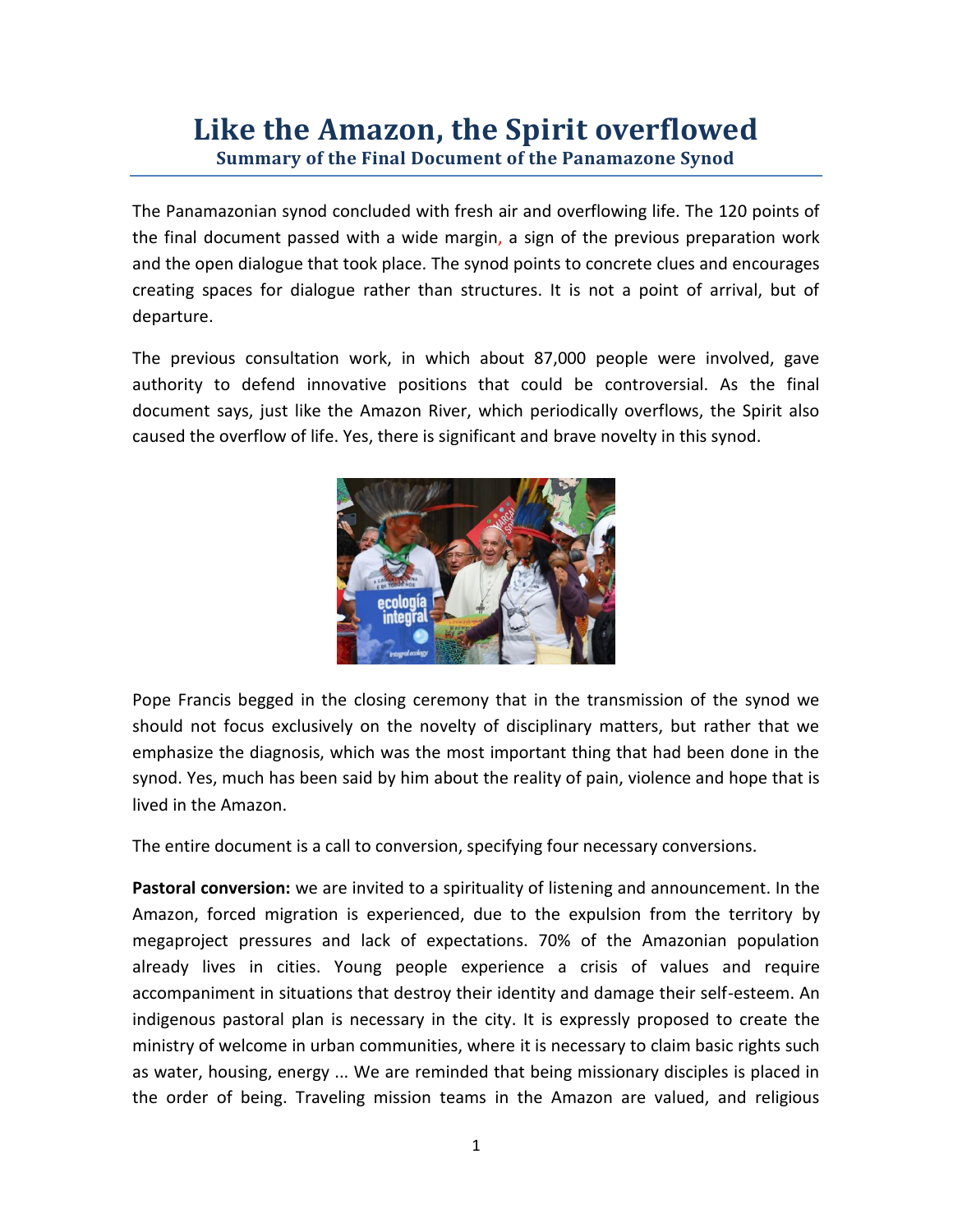congregations are invited to establish at least one missionary front in one of the Amazonian countries.

**Cultural conversion:** in several points of the text it is talked about the seeds of the Word present in local cultures. It is declared that for the Church the defense of life, community, land and the rights of indigenous peoples is an evangelical principle. Inculturation is the incarnation of the gospel in indigenous cultures. A colonialist evangelization is rejected. Faced with the mistakes and sins of the past, the Church has the historical opportunity to differentiate itself from the new colonizing powers and exercise its prophetic activity with transparency. For this reason, it undertakes to be an ally of the Amazonian peoples to denounce the attacks on the life of the indigenous communities, the projects that affect the environment, the lack of demarcation of territories, as well as the economic model of predatory and ecocidal development.



**Ecological conversion:** faced with the unprecedented crisis we are experiencing, it is urgent to seek models of fair and supportive development. In the face of predatory extraction. It is claimed that an integral ecology is the only possible approach. The document reminds us that the defense and promotion of human rights is a requirement of faith. Therefore: they denounce the violation of human rights and the destruction caused by extraction; they encourage the divestment of capital in extractive companies, and point out that a radical energy transition is necessary. States are expressly requested to stop considering the Amazon as an inexhaustible pantry. Novelty is the introduction of the definition of ecological sin, which manifests itself in acts and habits of pollution and destruction of the harmony of the environment; goes against justice and is a sin against future generations. The need for more simple lifestyles is pointed out. It is proposed to create special ministries for the care of the "common home", and the promotion of integral ecology at the parish level and in each ecclesiastical jurisdiction. The synod urges all to assume the Laudato Si program at all levels and structures of the Church.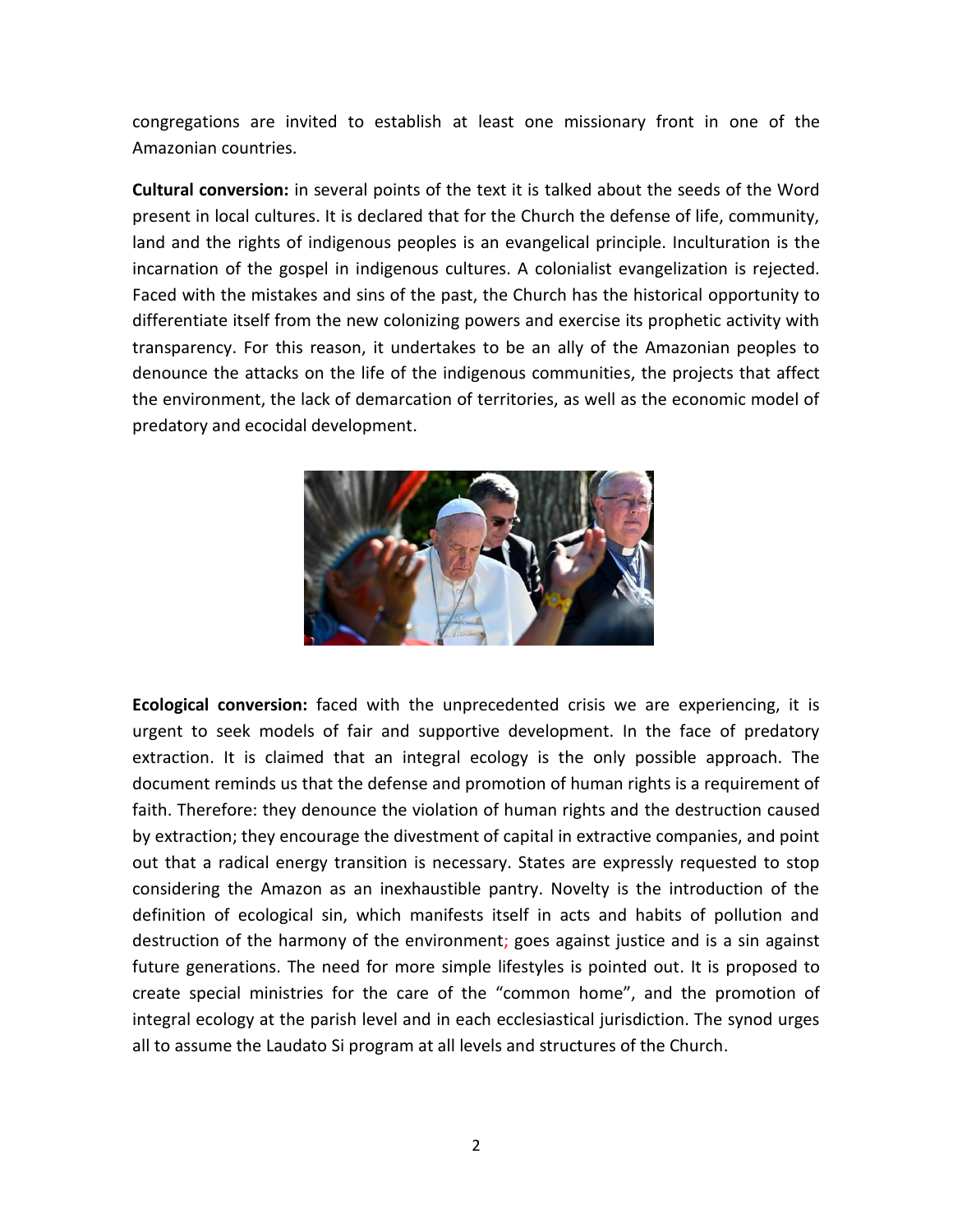**Synodal conversion:** Synodality is presented as the most genuine way of being a Church, characterized by respect for the dignity and equality of all the baptized, men and women, the complementarity of charisms and ministries, and the habit of discerning together. It is urgent for the Amazon Church to promote and confer ministries for men and women in an equitable manner. It advocates greater participation of lay people and women, also in decision-making areas. The Church is committed to the defense of women against the physical, moral and religious violence they suffer, which sometimes reaches feminicide, and recognizes them as protagonists and guardians of creation. The ministry that Jesus reserved for women is recognized. The creation of the instituted ministry of "the woman leader of the community" is expressly requested. Finally, as regards women, they request to be able to talk with the Commission that was in charge of the study on the Diaconate of Women (at the closing of the synod the Pope promised to reactivate it with new members). Regarding the ordination of permanent deacons of proven suitability with a constituted family, the possibility opens up considering that legitimate diversity does not harm the communion and unity of the Church, but rather manifests and serves it. It advocates a permanent Amazon episcopal body. This should constitute a competent commission for the elaboration of an Amazonian rite.



In his final intervention after the vote, the Pope acknowledged that what is said about the women in the document falls short, and predicted that the Church has not yet realized what being a woman means, because the issue goes much further than functionality. There is certainly a long way to go. The Pope invites us not to be afraid and to play overflow, to go further.

The synod gives concrete clues to deepen. For example, it acknowledges that "the wisdom of ancestral peoples affirms that mother earth has a female face." Daniela Andrade, responsible for REPAM communication, reminded us of the importance of identifying God with the feminine, because the symbolic becomes daily nature. The liberation of nature and women go hand in hand; the same possessive logic oppresses them. That the synodal